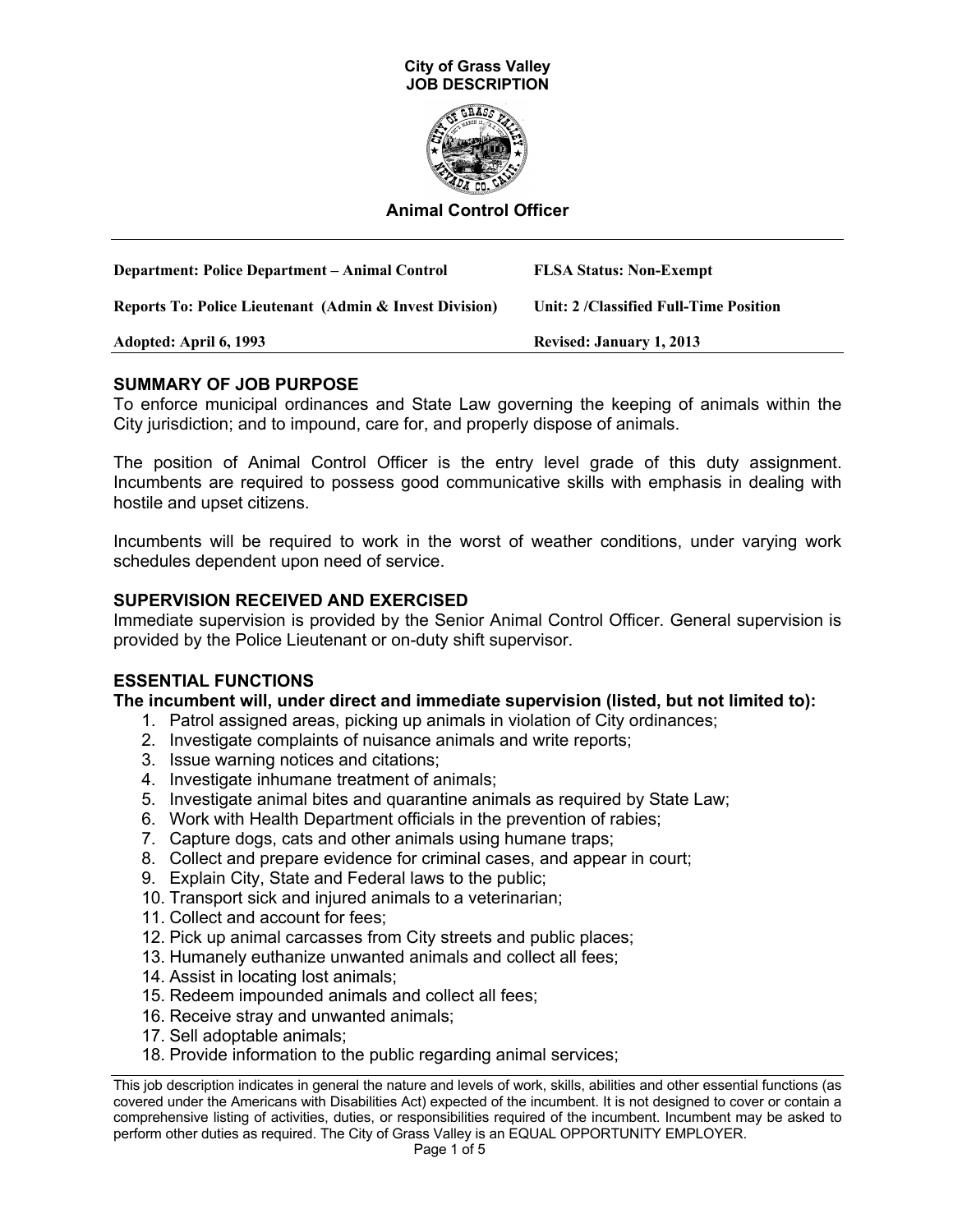#### **City of Grass Valley JOB DESCRIPTION**



# **Animal Control Officer**

- 19. Assist citizens who visit the shelter;
- 20. Keep kennels in a clean and sanitary condition;
- 21. Feed and care for all animals housed at the shelter;
- 22. Update daily log books (used to record animals impounded and their disposition);
- 23. Issue receipts for all cash transactions and account for all money received.

# **Knowledge of:**

- 1. Care and feeding of domestic and wild animals, primarily dogs and cats;
- 2. Basic methods of animal collection and impoundment;
- 3. Basic investigative techniques;
- 4. General law enforcement functions and procedures.

# **Ability to:**

- 1. Learn and effectively develop skills in the humane treatment of animals;
- 2. Learn the applicable laws, ordinances, and regulations governing the keeping of animals within the City.
- 3. Recognize common diseases carried by domestic and wild animals;
- 4. Provide assistance to law and code enforcement personnel in a variety of capacities;
- 5. Communicate clearly and concisely both orally and in writing;
- 6. Carry out assigned duties without close supervision;
- 7. Establish and maintain cooperative relationships with those contacted in the course of work.

# **QUALIFICATIONS**

To perform this job successfully, an individual must be able to perform each essential duty satisfactorily. The requirements listed below are representative of the knowledge, skill and/or ability required.

# **Education and Experience:**

Any combination of education and experience that would demonstrate the knowledge, skills and abilities as outlined above is qualifying. A typical way to obtain the knowledge and skills is:

- 1. To have a high school diploma or GED;
- 2. One year prior experience in the handling and care of a variety of animals preferred.

# **Certificates, Licenses, Registrations**

Must have a valid Class C California Drivers License with an acceptable driving record and pass an appropriate background check prior to hire date.

Must obtain a certificate from the California P.O.S.T., governing laws of arrest and safety in firearms as described in Section 832 of the California Penal Code within 12 months from date of appointment.

This job description indicates in general the nature and levels of work, skills, abilities and other essential functions (as covered under the Americans with Disabilities Act) expected of the incumbent. It is not designed to cover or contain a comprehensive listing of activities, duties, or responsibilities required of the incumbent. Incumbent may be asked to perform other duties as required. The City of Grass Valley is an EQUAL OPPORTUNITY EMPLOYER.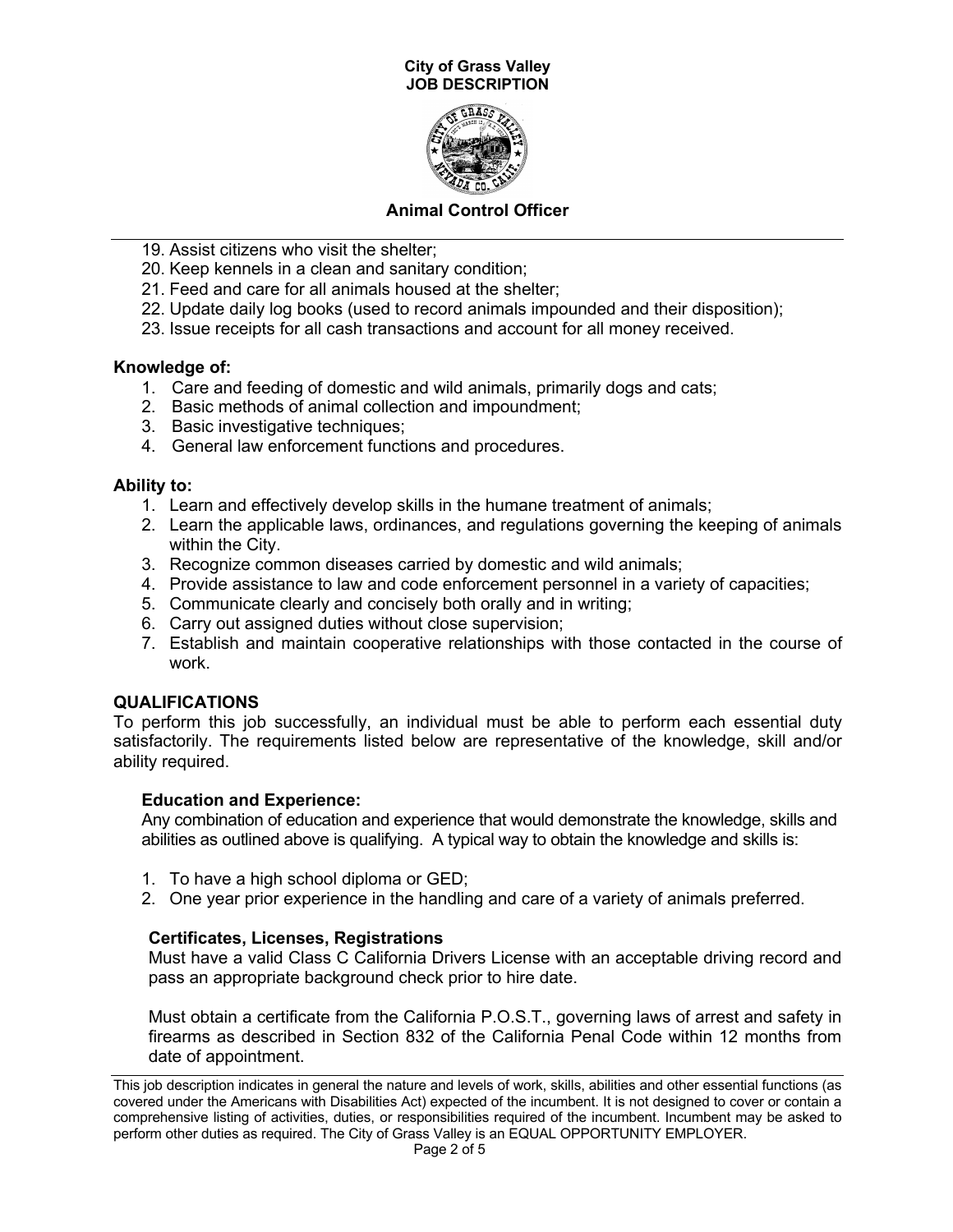#### **City of Grass Valley JOB DESCRIPTION**



# **Animal Control Officer**

Must attend and pass the euthanasia certification course as provided for by State Law within 12 months of appointment.

Must obtain National Animal Control Association Certification within 12 months of appointment.

*Reasonable accommodations may be made to enable individuals with disabilities to perform the essential functions*.

#### **LANGUAGE SKILLS**

Ability to read, write and communicate in English at a level required for successful job performance.

#### **MATHEMATICAL SKILLS**

Ability to use and understand basic mathematical concepts such as: adding, subtracting, multiplying, dividing, simple fractions and percentages.

### **REASONING ABILITY**

Ability to understand and carry out instructions furnished in written, oral or diagram form; analyze and resolve problems involving circumstances and or events using standardized methods or procedures.

#### **PHYSICAL DEMANDS**

The physical demands described here are representative of those that must be met by an employee to successfully perform the essential functions of this job.

While performing the duties of this job the employee is regularly required to stand, walk, sit, drive, use hands and fingers, handle or feel, reach with hands and arms, grasp, hold, and manipulate tools, and talk and hear. The employee is occasionally required to climb, balance and stoop, kneel, crouch, or crawl and must frequently lift and/or carry up to 50 pounds alone, and up to 100 pounds with assistance. Hear in the normal audio range with or without correction Specific vision ability required by this job includes close vision, color vision, peripheral vision, depth perception and ability to adjust focus with or without ocular aids. The employee must be able to work in variable temperatures and weather conditions and have the ability and willingness to work around and to tolerate unpleasant odors and objectionable substances common to the field.

Must be free from any physical, emotional, or mental condition which might adversely affect the ability to perform essential job functions.

### **WORKING ENVIRONMENT**

This job description indicates in general the nature and levels of work, skills, abilities and other essential functions (as covered under the Americans with Disabilities Act) expected of the incumbent. It is not designed to cover or contain a comprehensive listing of activities, duties, or responsibilities required of the incumbent. Incumbent may be asked to perform other duties as required. The City of Grass Valley is an EQUAL OPPORTUNITY EMPLOYER.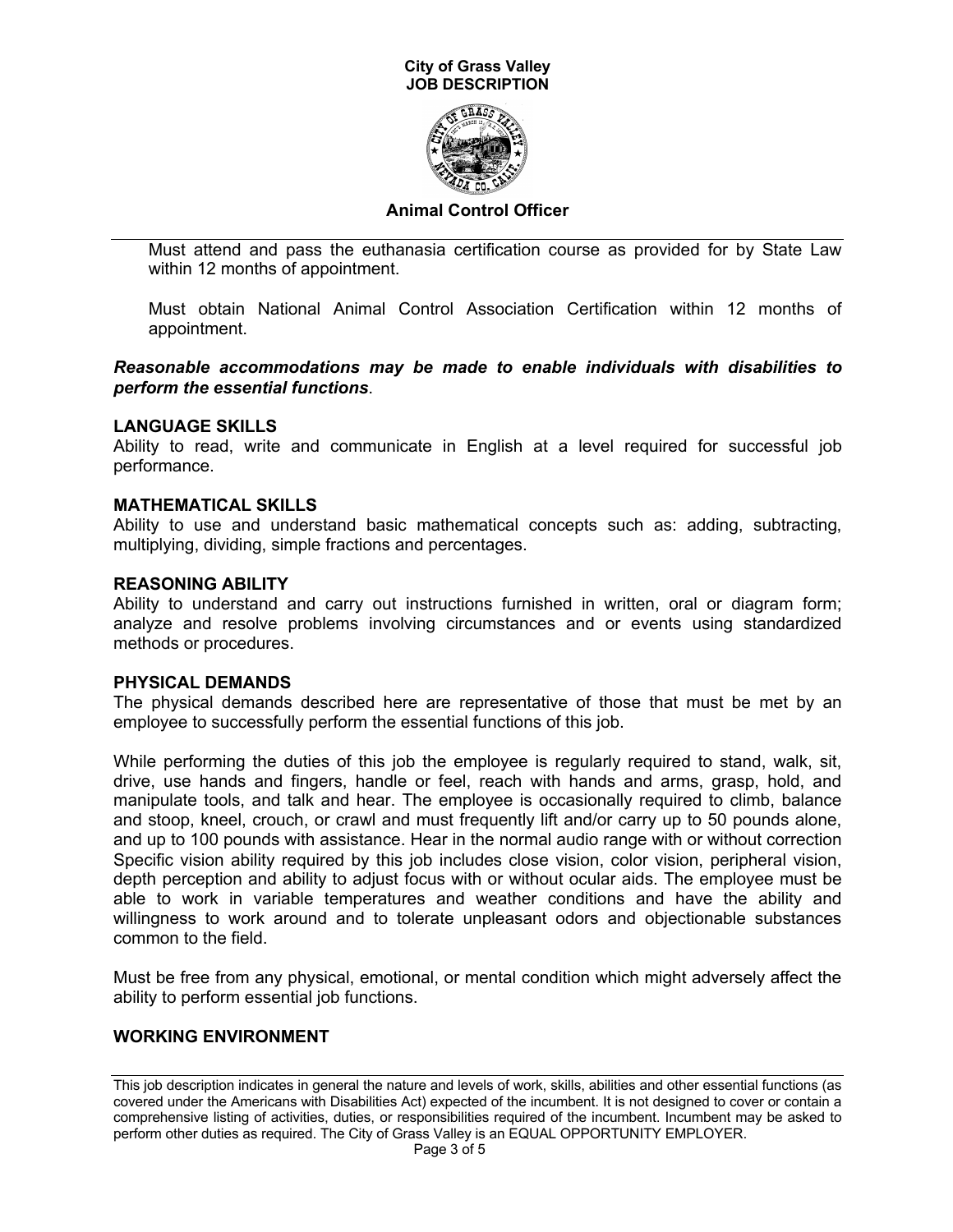#### **City of Grass Valley JOB DESCRIPTION**



# **Animal Control Officer**

While performing the duties of this job the employee is regularly exposed to outside conditions, wet and/or humid conditions, rain, snow and heat. The employee is occasionally exposed to risk of dangerous animals, hazardous chemicals, biohazards, and injury and is required to frequently lift heavy loads.

### **RESIDENCY REQUIREMENT**

Must reside within 30 nautical miles of the City of Grass Valley Corporate Limits within 1 year from date of appointment.

# **GENERAL**

The City reserves the right to revise or change classification duties and responsibilities as the need arises. This description does not constitute a written or implied contract of employment.

#### **\*\*\*\*\*\*\*\*\*\*\*\*\*\*\*\*\*\*\*\*\*\*\*\*\*\*\***

I have read and understand the contents of this job description, and I have received a copy of this job description for my records.

Print Name:

Signature: <u>Conserverse Conserverse Conserverse Conserverse Conserverse Conserverse Conserverse</u>

This job description indicates in general the nature and levels of work, skills, abilities and other essential functions (as covered under the Americans with Disabilities Act) expected of the incumbent. It is not designed to cover or contain a comprehensive listing of activities, duties, or responsibilities required of the incumbent. Incumbent may be asked to perform other duties as required. The City of Grass Valley is an EQUAL OPPORTUNITY EMPLOYER.